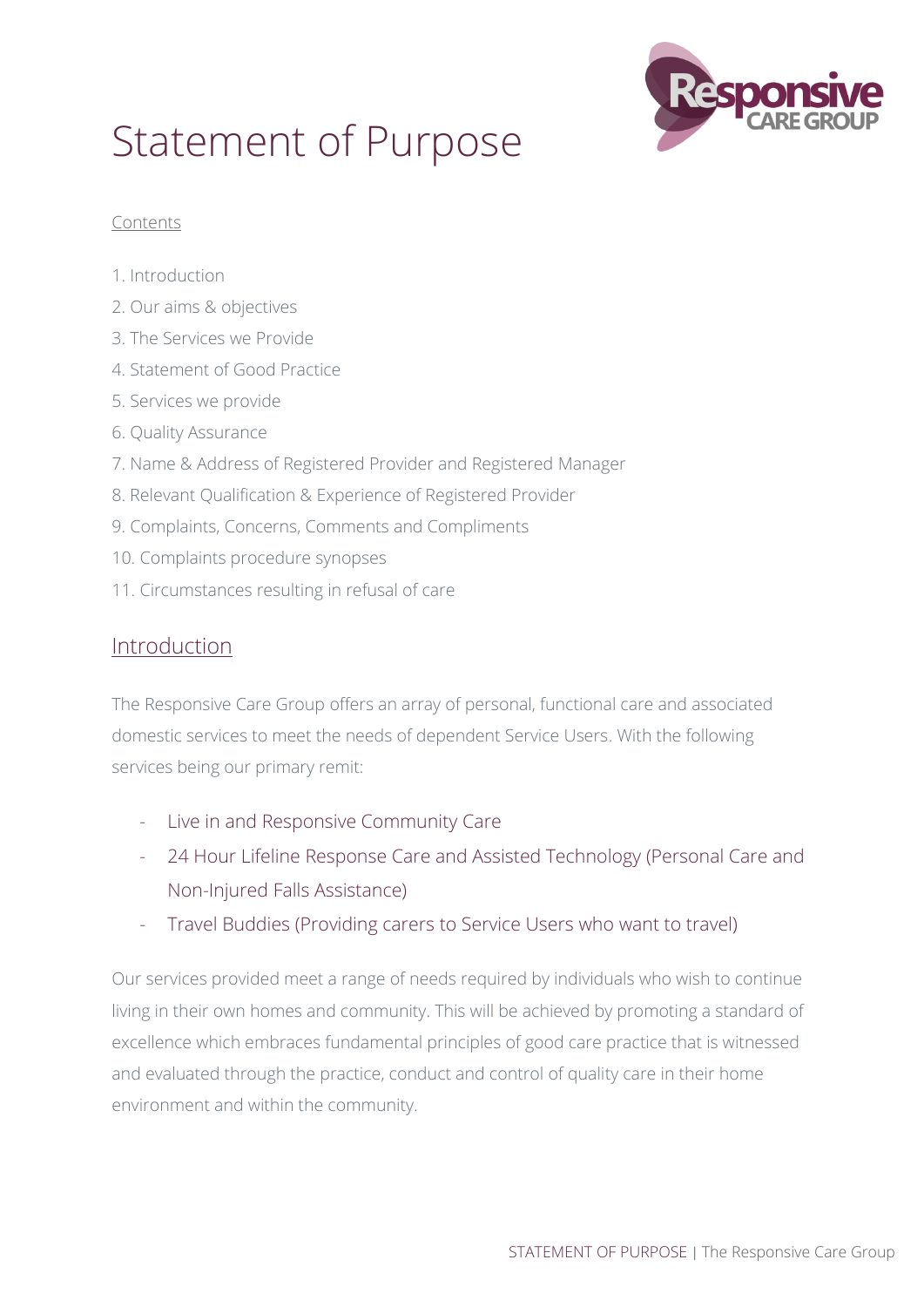Care provided to service users ensures that we are respecting their diverse needs, preferences and choices. At The Responsive Care



Group we also ensure that any relatives, carers and friends of our service users are also supported. It is standard practice for a member of our management team to visit each service user before commencing the service to be able to understand the individual situation and then provide the most suitable package accordingly.

## The Aims and Objectives of the Company

Person centered care assessment forms and individual care plans are the core of the service we provide here at The Responsive Care Group and our staff are also committed to meeting our aims and objectives:

- To deliver a service of the highest quality that will improve and sustain our service users' overall quality of life.
- To ensure that the service is delivered flexibly, attentively and in a non-discriminatory fashion, whilst respecting the client's right to independence, privacy, dignity, fulfilment, and the rights to make informed choices.
- To ensure that service user needs, and values are respected in matters of religion, culture, race or ethnic origin, sexuality and sexual orientation, political affiliation, marital status, parenthood and disabilities or impairments.
- To match the nominated Carer as closely as possible with the service user and respecting the need to change the Carer in the event of subsequent incompatibility.
- To manage the Care and Response Service efficiently and effectively to make best use of resources and to maximise value for money for the Purchaser / Service User.
- To involve service users and carers in the provisions, management and development of services, which will be monitored regularly as part of the quality assurance framework ensuring that the service is run in the best interests of our service users.
- To ensure that all service users are aware of the procedures of making compliments, comments and complaints.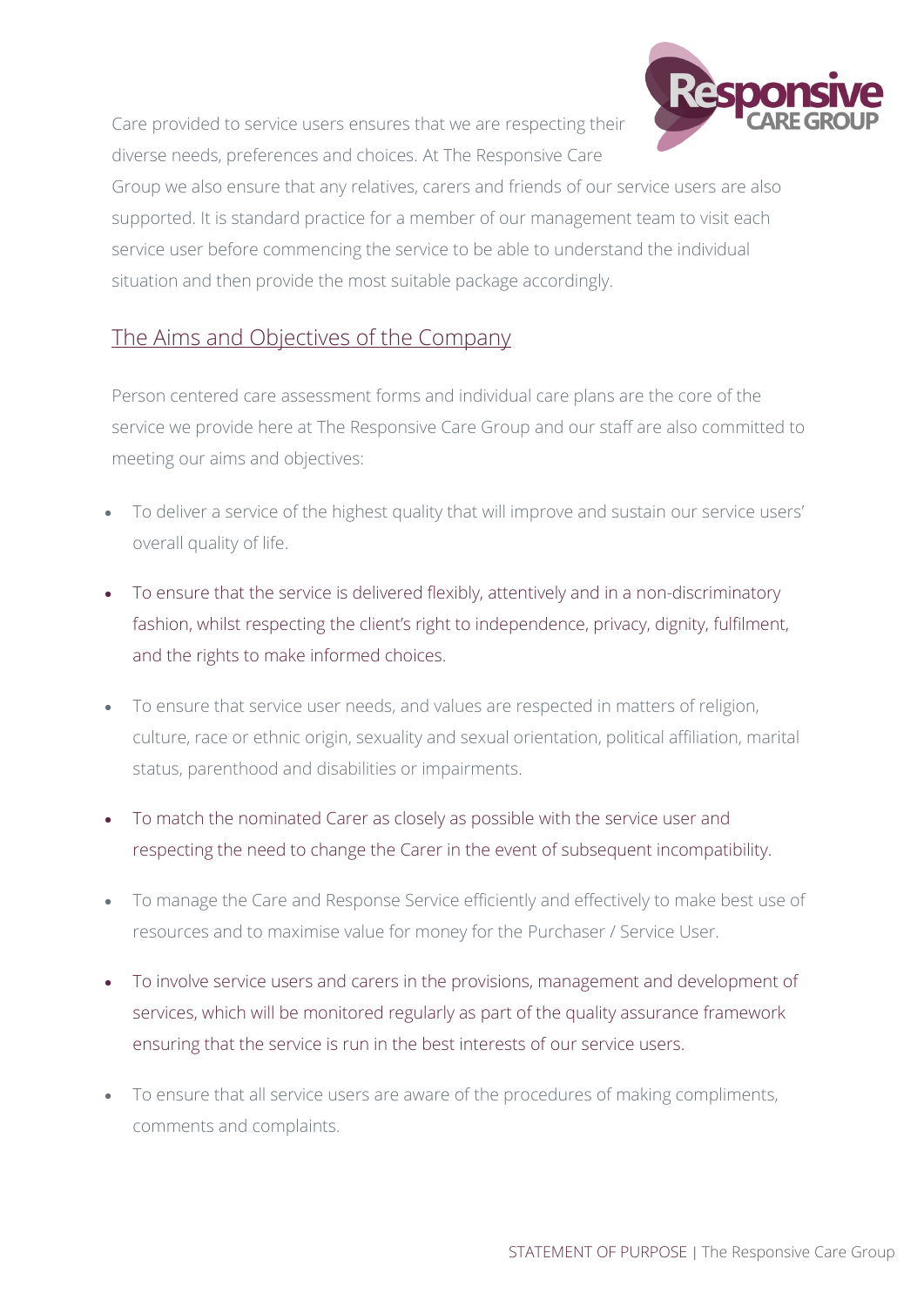## The Nature of Services Provided



Service provision is based on operational values and principles of care.

#### Values and Principles of Care

The Responsive Care Group believes that, for services to be effective, they should be based on clear values and principles and an understanding of the fundamental and individual needs of service users. The Service Values are as follows:

#### Privacy

The right of individuals to be left alone or undisturbed and free from intrusion or public attention into their affairs. This is considered in the formulation of Care Plans, and will only be overridden in exceptional circumstances, and with the knowledge of the service user or their advocate.

#### Confidentiality

Service user confidentiality is, wherever possible, maintained. On occasion, it will be necessary, for the benefit of the service user or others to share personal information with either other professionals or organisations. Where possible, service users are consulted, and their views considered.

#### Independence

Service users are enabled to act independently. Services are aimed at maximising the individual's capacity for self-care and mobility. Packages of care are also reviewed as required to ensure we are providing the right types of care and support that promotes independence.

#### Communication

Service users have the right to be heard and to be fully informed on all aspects of their care. We ensure methods of communication are appropriate to the abilities and experiences of each individual and are tailored to each particular set of circumstances.

#### Dignity

All individuals, whatever their circumstances, have the right to be treated with dignity and respect.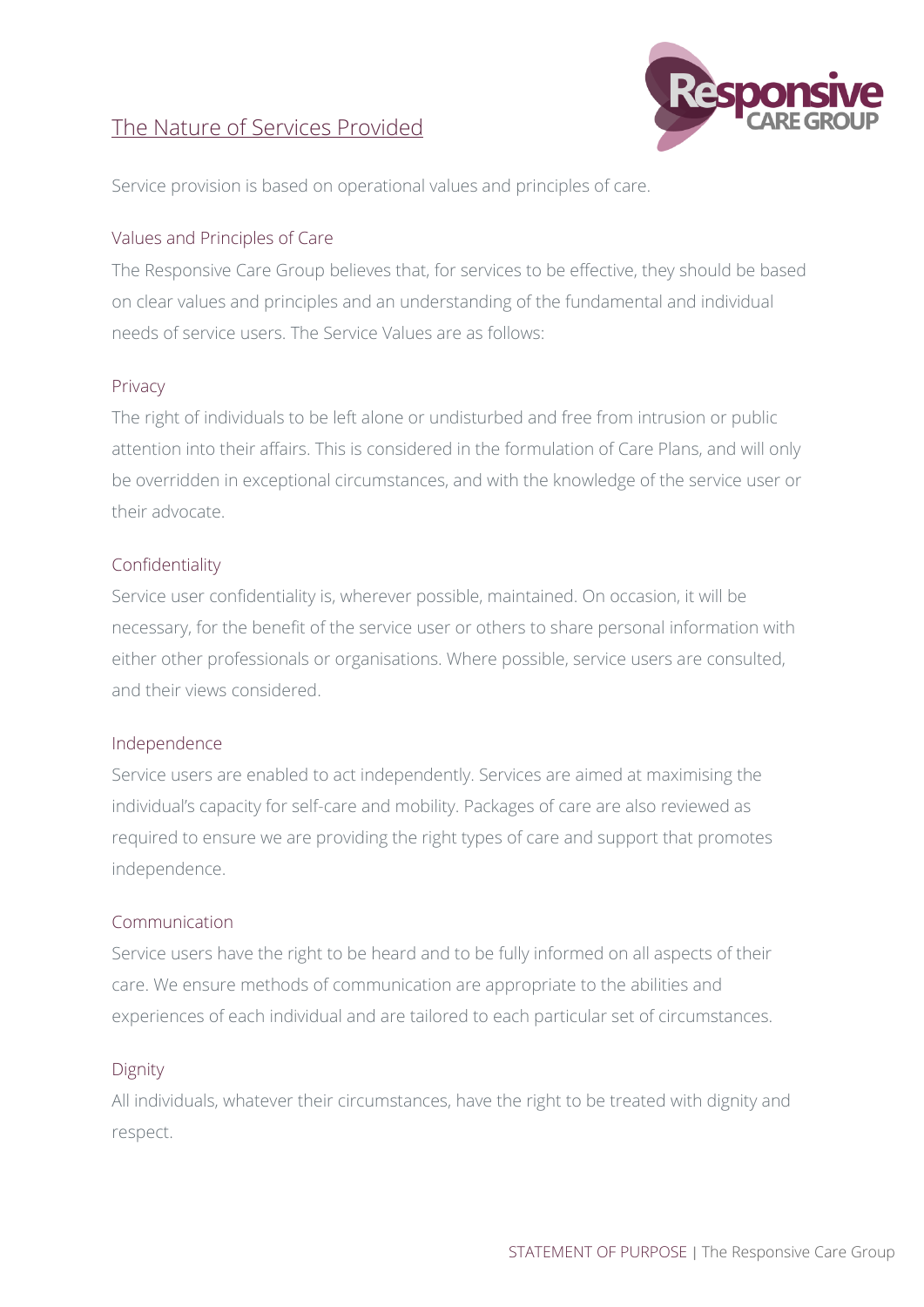#### Risk Taking



All service users are entitled to make decisions about their daily

lives and activities. This may, from time to time, result in a conflict between ensuring safety and maximising independence. Service users will be supported in their decisions to take reasonable risks.

#### Fulfillment

Every individual, whatever their circumstances, has the potential for development, and the right to hold personal aspirations. Within the boundaries set by legislation and professional social work ethics, service users are encouraged in achieving their personal goals.

#### Rights

The rights of citizenship are safeguarded for all service users. Work should be conducted in a manner that facilitates empowerment and makes appropriate use of advocacy.

#### Responsibilities

Service users are expected to accept appropriate responsibilities, considering their particular abilities and circumstances. These may include having due regard for others, for property or for participation in Care Plans.

#### Choice

Services are designed to be accessible and flexible, promoting ordinary lifestyles and based upon service user's own choices. Individual choice is promoted, within the limits imposed by service constraints.

#### Carer Support

The value of the contribution of carer and family support is fully recognised. The needs of carers providing, or intending to provide, regular or substantial care is, where requested, assessed independently of the needs of the service user. The outcome of the assessment is considered when agreeing Care Plans. At The Responsive Care Group we also feel this enables individual care plans to be person centred.

## Corporate Statement of Good Practice

The philosophy of The Responsive Care Group is to reflect and promote values that focus upon the individual Service User as being at the center of Care and Response Service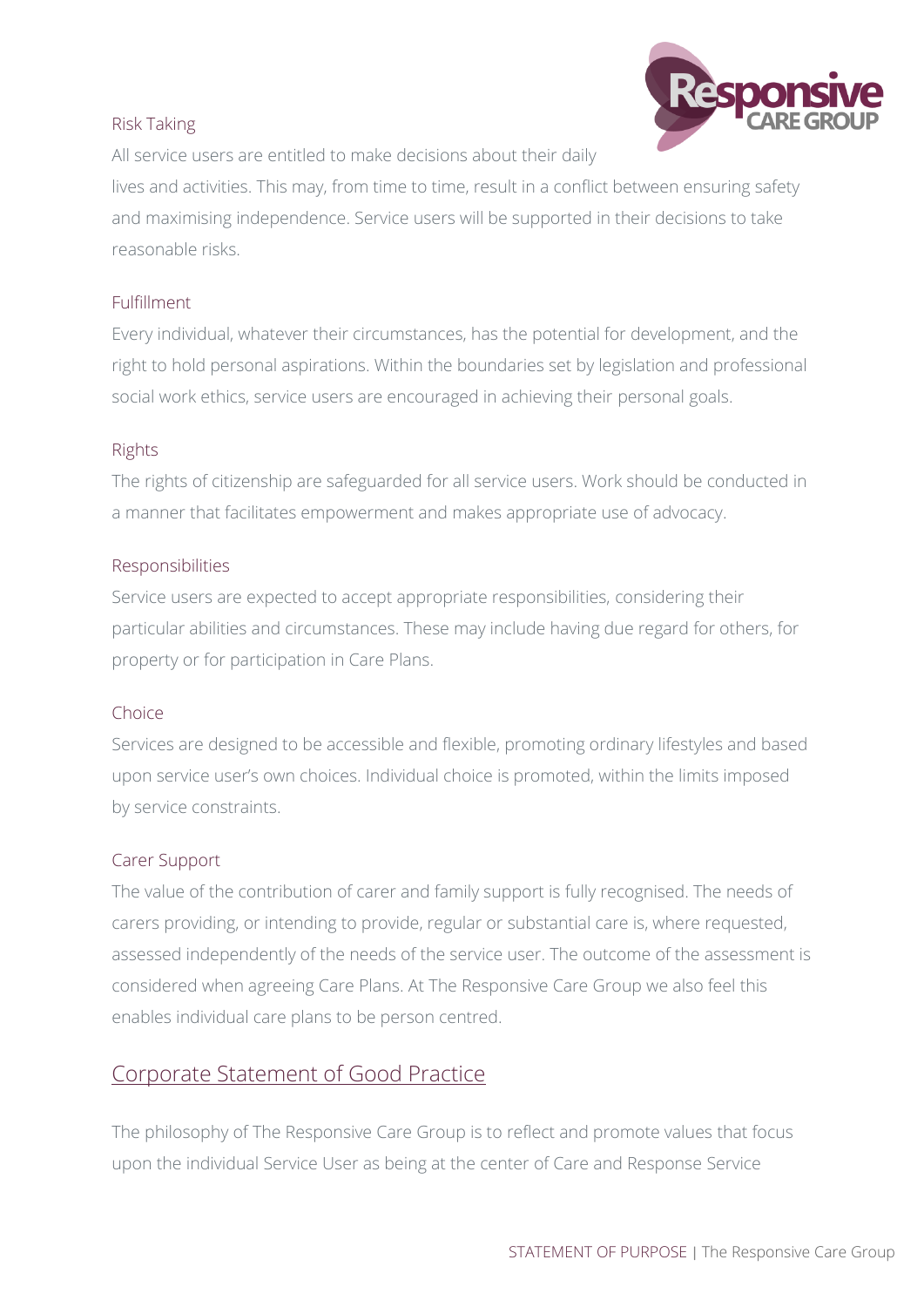

planning and Service delivery. To help achieve this, the Company has drawn upon the fundamental Core Values of Care to develop

the following Service Values which will form the basis for considering the provision of an individual Care Service:

- Autonomy and independence of personal decision-making, including the assumption of risks as well as responsibilities associated with citizenship.
- Choice of occupational activities, lifestyle, and the best way to maintain independence, including the opportunity to select independently from a range of options.
- Respect for the intrinsic worth, dignity and individuality of the person and his / her racial and ethnic identity and cultural heritage.
- Participation and integration in society, and in the development of plans, policies and decisions affecting the individual's life.
- Knowledge about conditions and prospects, options and opportunities, and ways of improving the individual's life.
- Fulfillment of personal aspirations and abilities in all aspects of daily life, including the chance to develop new skills and knowledge.
- Privacy from unnecessary intrusion, and the preservation and safeguarding of confidentiality.
- Equality of opportunity and access to services irrespective of age, race or ethnic origin, creed, colour, religion, political affiliation, disability or impairments, marital status, parenthood, sexual gender or sexual orientation.

The realisation of these values, together with the level of help and support required to achieve personal goals, will be a unique process for each person - every person is an individual. However, the value principles remain constant and will provide a sound foundation for the provision of care to all, regardless of personal circumstances and in accordance with The Responsive Care Group's Equal Opportunities Policy.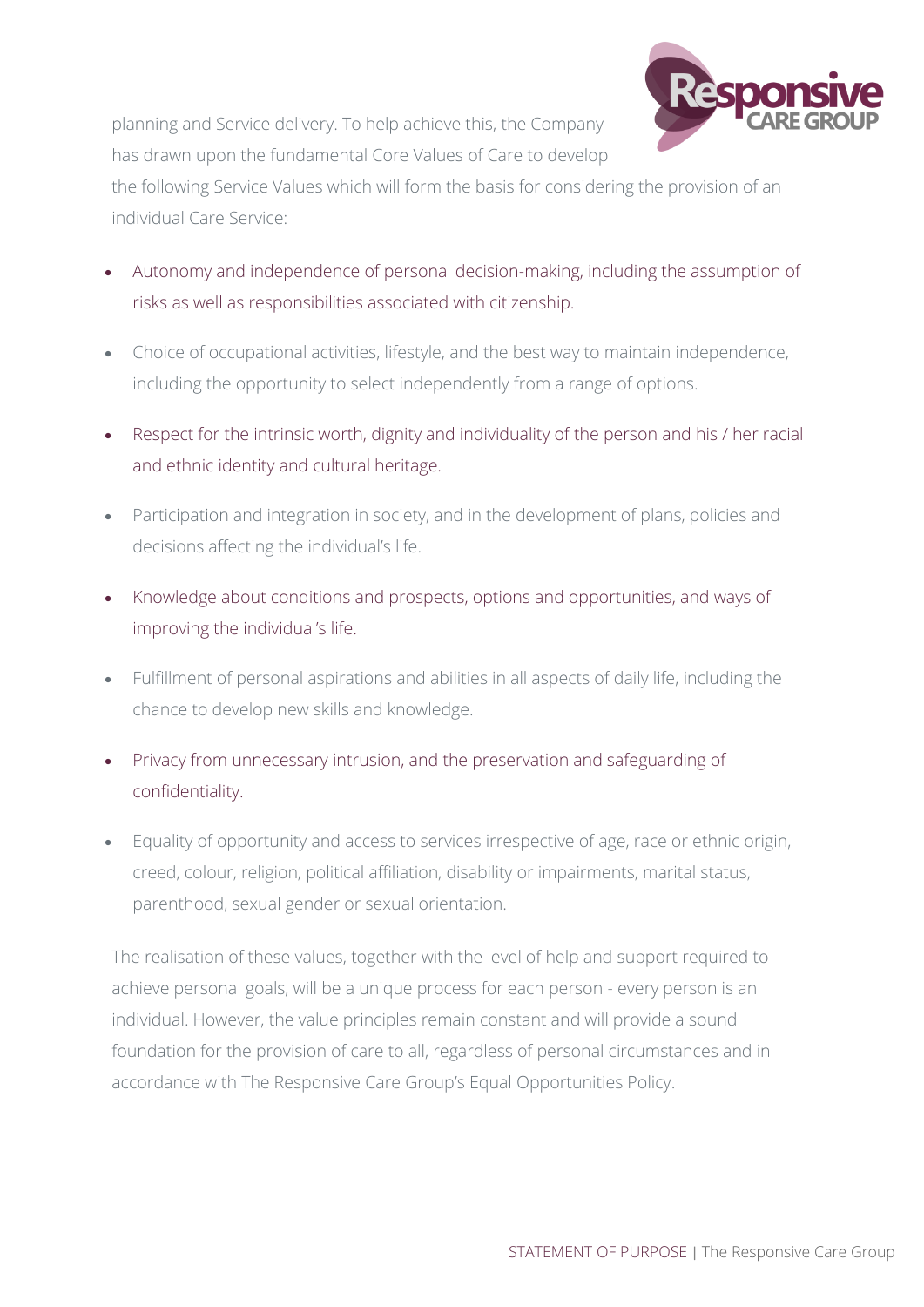

## Services we Provide

At The Responsive Care Group we have fully trained staff who are introduced to service users, prior to commencing service for Live in care and Response services (For large response contracts information will be provided by the contractor and every attempt will be made to introduce ourselves to new service users. This ensures that we are meeting the service user's preferences of their carer.

The carers at The Responsive Care Group are trained in accordance with Skills for Care Common induction as well as bespoke training tailored to meet the specific needs of their service users. Furthermore, they are supervised and supported to provide a quality service to a wide range of people who need care and support whilst living in their own homes, ensuring:

- Service users feel that they are treated with respect and valued as a person, and their right to privacy is upheld
- Service users are assisted to make their own decisions and control their own lives and are supported in maintaining their independence.
- All service users are treated equally and are protected against any form of discrimination.

A Service user's care plan is produced through consultation with each care user, their families and authorized persons and will include information about the service users care needs, wishes, preferences and personal goals. This is reviewed as required to ensure care is provided to always support current needs and requirements.

## Key personal and care support is provided with:

- Dressing and undressing
- Bathing, washing, shaving and oral hygiene
- Toilet and continence requirements
- Medication requirements and other health related activities
- Manual handling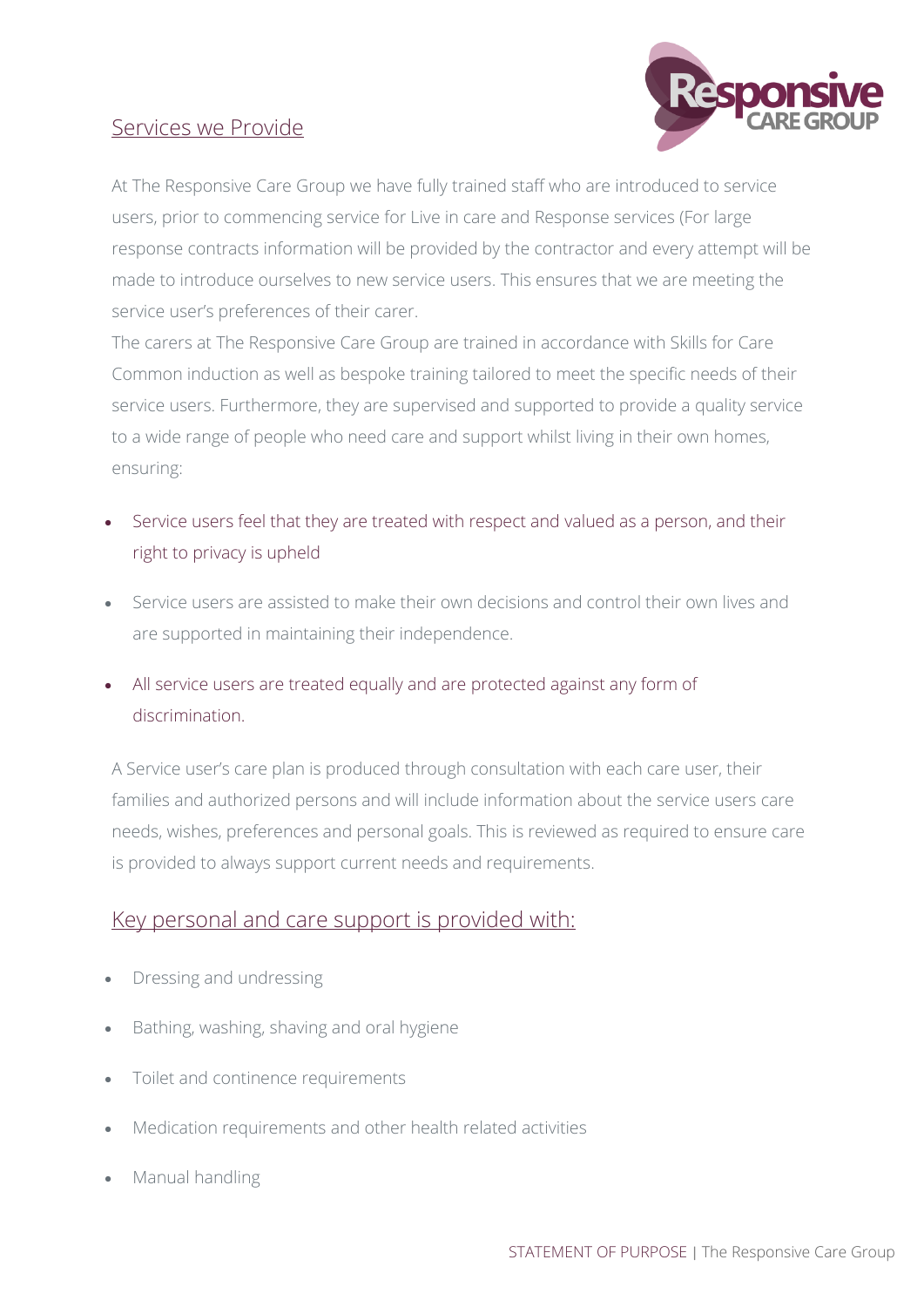• Preparing and eating meals



## Specialist tasks:

There are aspects of the service that require staff to have specific experience or training in order to ensure they can undertake such tasks.

## Tasks requiring specialist training or experience include:

- Catheter care changing bags, monitoring output and emptying bags
- Assistance with eye or ear drops
- Medication
- Assistance with non-injured falls (using appropriate lifting equipment)
- Assistance with Ileostomy and Colostomy care

All care staff are required to be assessed as competent before providing the above care duties

Care workers will NOT undertake tasks that require the skills and expertise of clinical professionals.

## Such tasks include:

- Toe and nail cutting
- Ear syringing
- Removing or replacing urinary catheters
- Bowel evacuations
- Bladder washouts
- Injections involving assembling syringes, administering intravenously, controlled drugs
- Filling of oxygen cylinders
- Lifting from the floor unaided or baring the weight of a client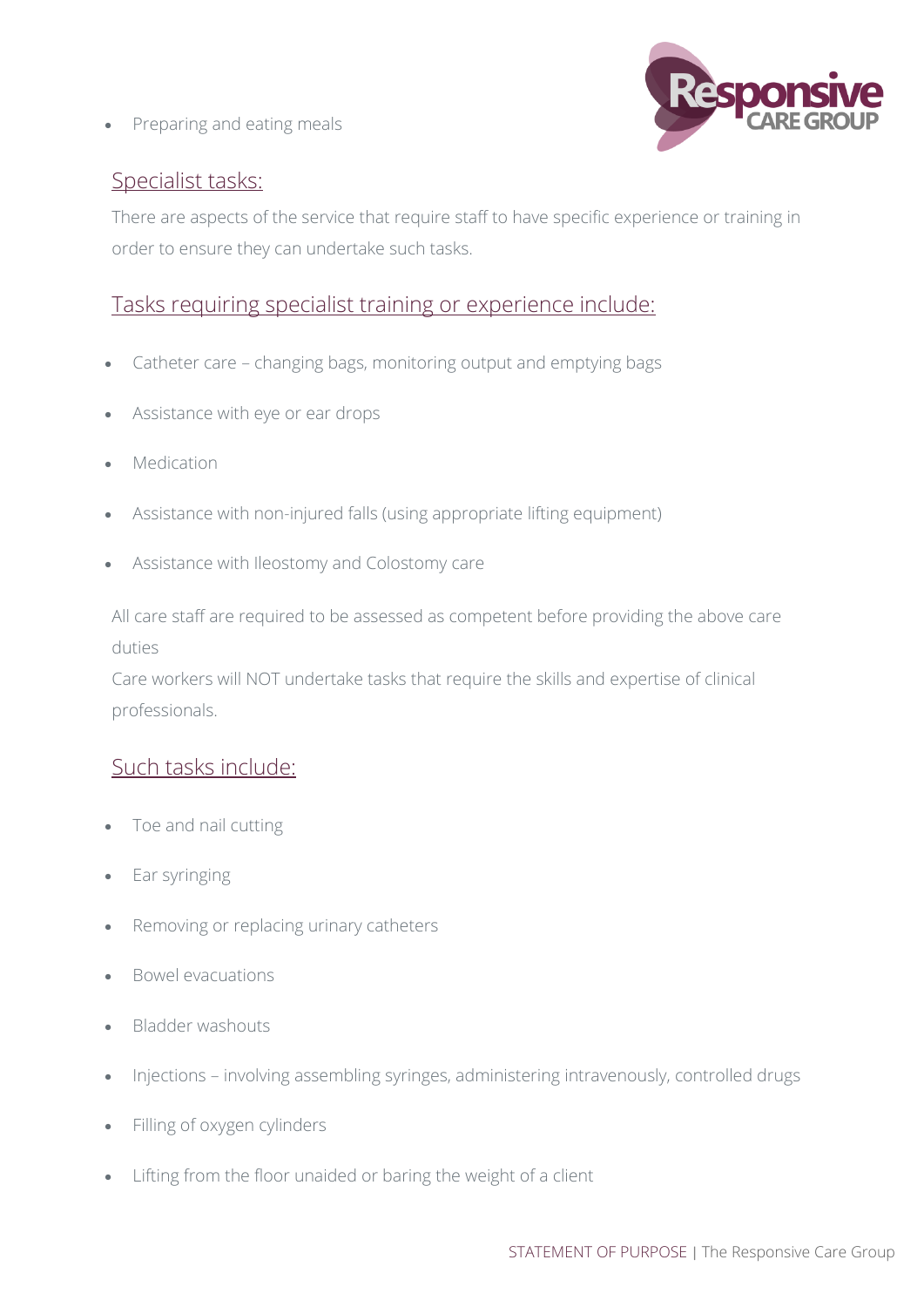• Tracheotomy care – changing tubes



- Skin prick tests for diabetics
- Any invasive procedures

## The Responsive Care Group does not provide nursing care services.

## Quality Assurance

The Responsive Care Group is committed to ensuring that services continue to meet the service user's needs and requirements. We do this through our passion to care, stringent processes and organisational values. We feel feedback is very important and feel good communication and regular contact is key. At The Responsive Care Group we achieve this by ringing to communicate with our Service Users and their relatives regularly. We send out feedback forms that can be completed privately or whilst we visit. At The Responsive Care Group we feel this feedback is key to ensure we can make changes to our service as required.

Our Quality Assurance is important with the recruitment of carers who share our vison and passion for care. This continues with systematic and ongoing monitoring of their performance to ensure we deliver a consistently high-quality service, which is our priority.

The service will be audited and evaluated against the National Minimum Standards, and against our service outcomes.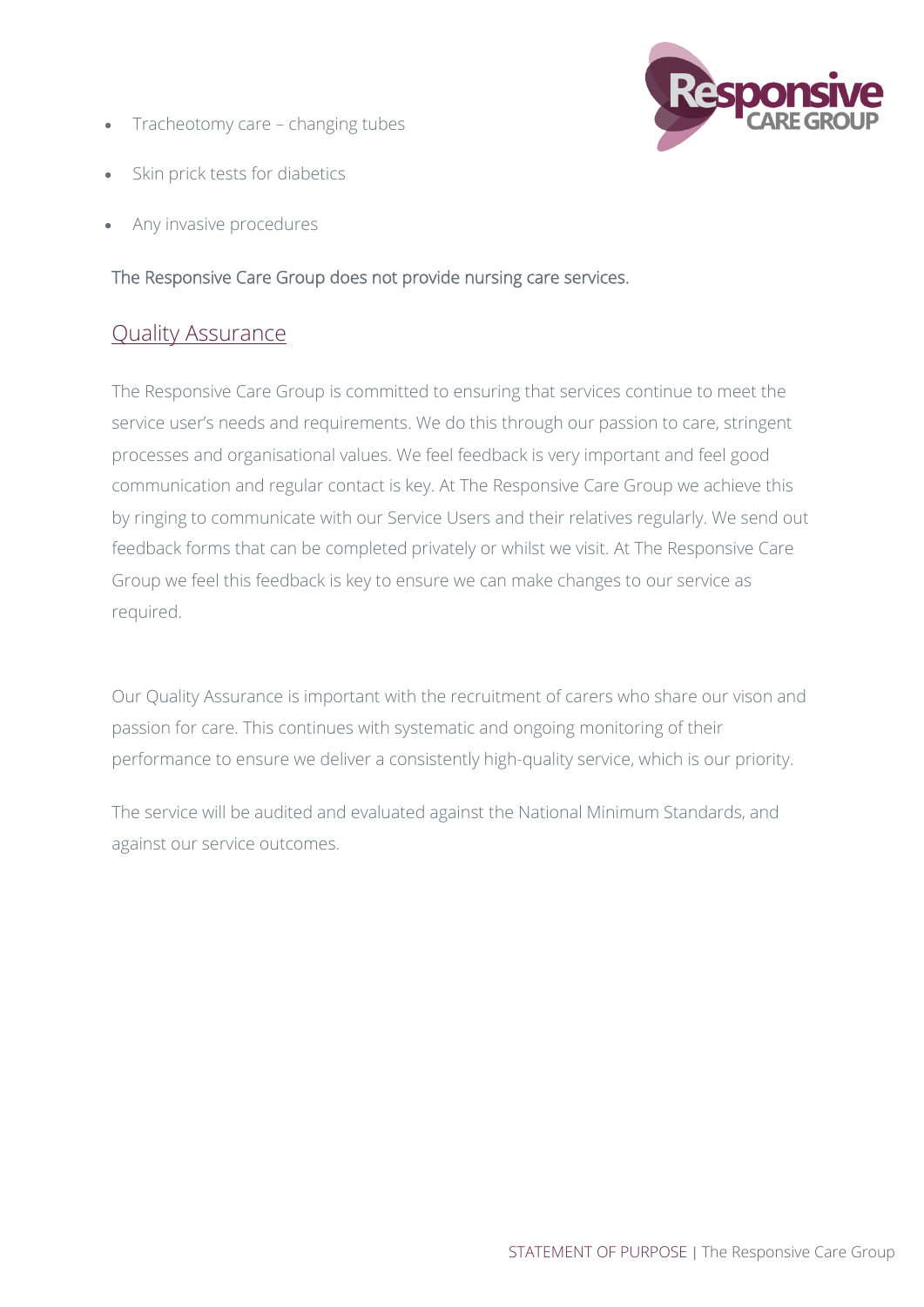

# The Name and Address of the Registered Provider and of any Registered Manager

## The address and contact details of The Responsive Care Group are as follows:

The Responsive Care Group Nottingham - Head Office Burnaby House, 12 Church Street, Mansfield Woodhouse, Nottinghamshire, NG19 8AH

T: 0800 689 4267 E: info@responsivecaregroup.com W: www.responsivecaregroup.com

#### The Registered Manager is: Miss Sophia Michelle Harris

Sophia Harris can be contacted on the above number during working hours. There is an out of hour's number provided for service users, families, professionals and carers.

# The Relevant Qualifications and Experience of the Registered Provider and any Registered Manager

Registered Manager Sophia Harris is a Company Director and has 20 years' experience in social care within a variety of care settings. In addition to all mandatory training Sophia is a trained commercial lawyer and has held positions as a CQC Auditor and Change Management Consultant, Registered Manager, Maternity Nurse, senior carer and Managing Director of an eHealth company.

Qualifications include and are not exhaustive of a First-Class BA Hons Degree in Law and Business Management, LLM in Corporate and Financial Law, NVQ level 2 and 3 in Health and Social Care.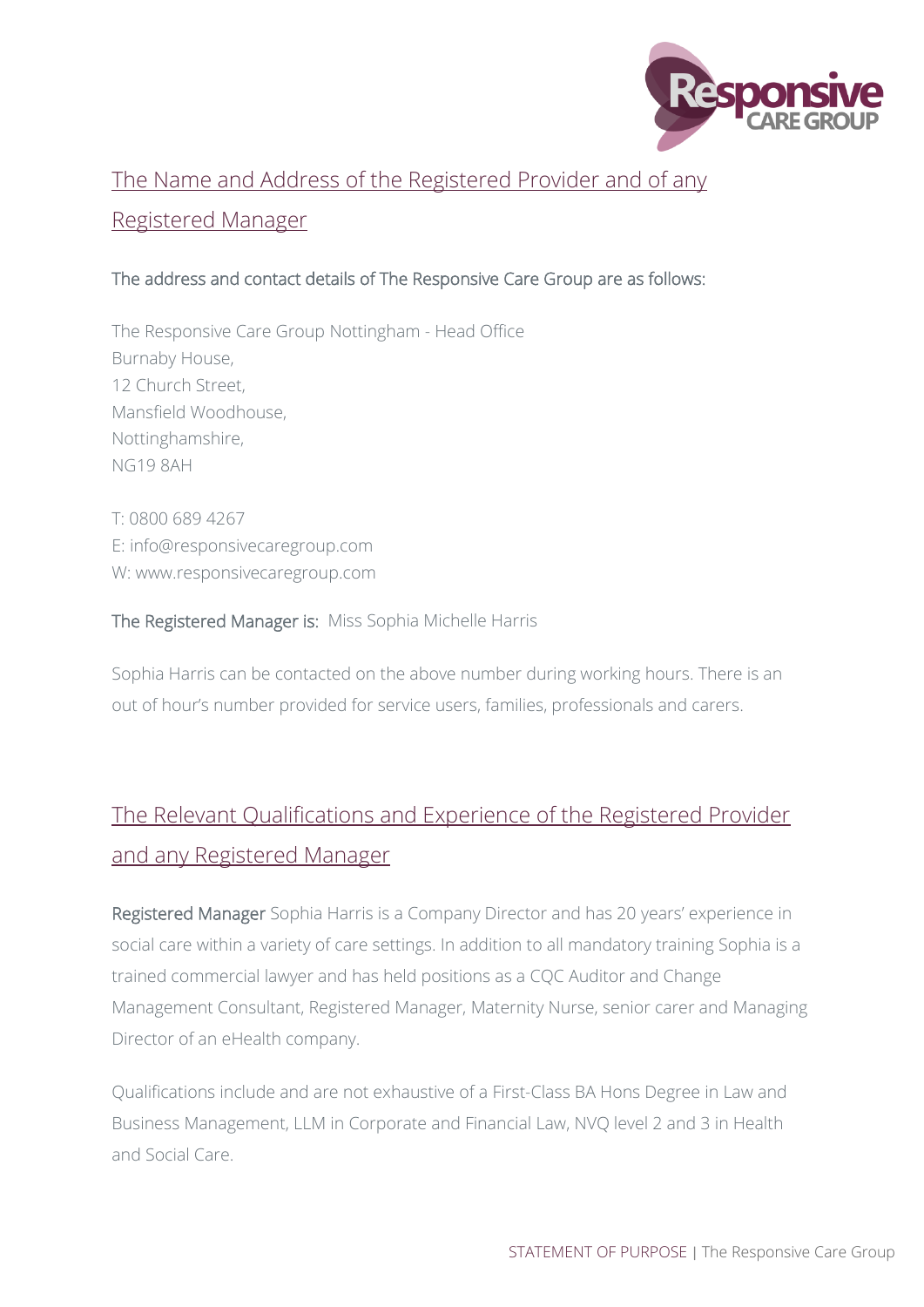# The Range of Qualifications our carers' hold are:



The Responsive Care Group retains a complete record of all qualifications, credentials and experience gained for each staff member, whether full-time or part-time. These records may be found in the Staff Files retained at the Company's offices and are of limited access for reasons of confidentiality and security.

As a summary, Carers are required to have, as a minimum, the following qualifications for them to provide care services for service users in their homes:

- Moving & Handling
- Health & Safety
- Basic Food Hygiene
- Administration of Medication
- Basic Infection control
- Principles of care
- Role of the Care Worker
- CQC Understanding
- Policies and Procedures
- Dementia Awareness
- First Aid/Basic Life Support
- COSHH (Controls of substances hazardous to health)
- SOVA (Safeguarding of Vulnerable Adults)
- Mental Capacity and DoLS

# Induction training incorporates shadowing an experienced member of staff, office or face to face-based training

All members of care staff are offered the care certificate if they do not already hold an NVQ 2 or above in Health and Social care. At The Responsive Care Group we also have carers participate in questions to ensure they are aware of the most updated information.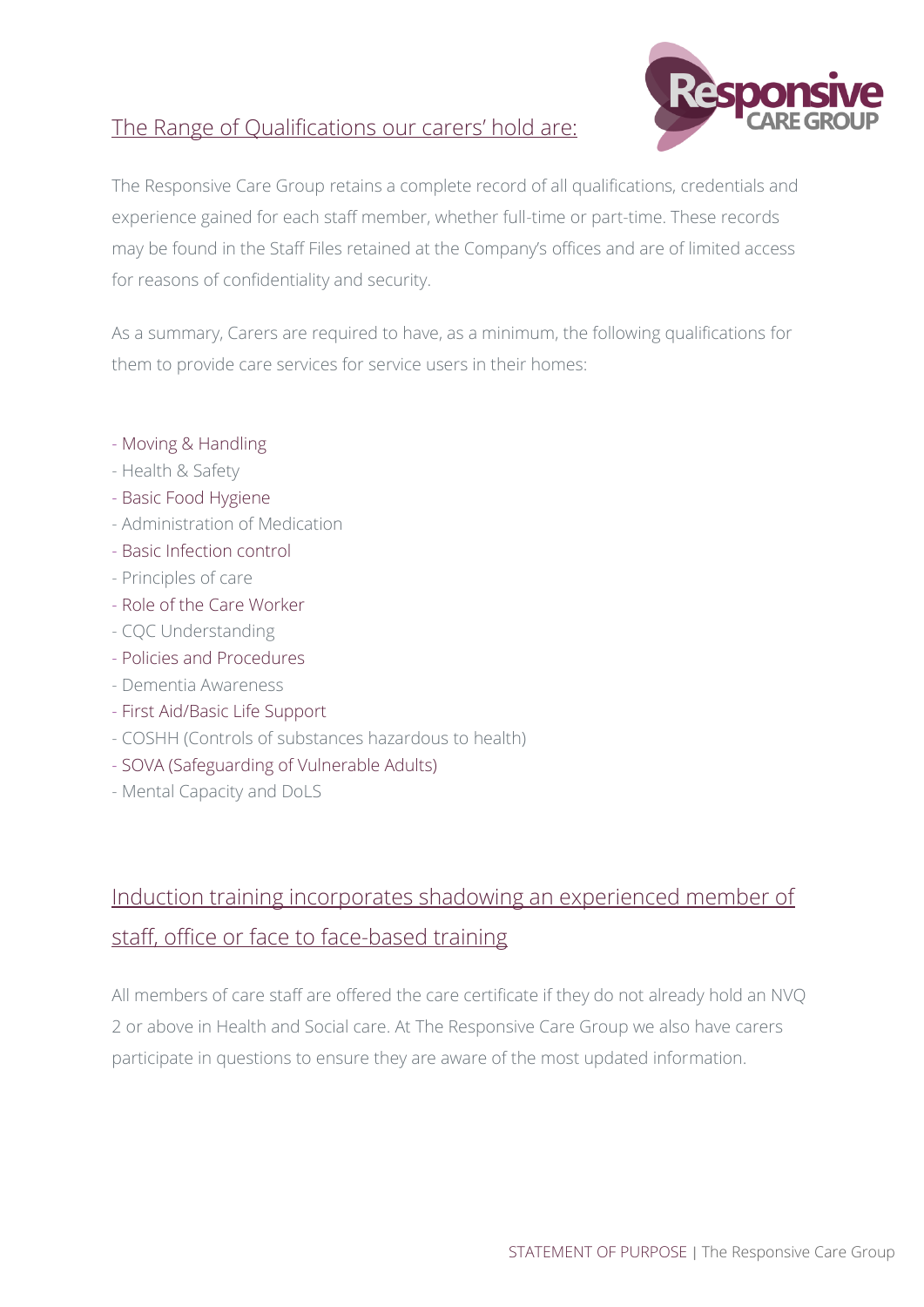# Complaints, Concerns, Comments & Compliments



With respect to Service User feedback concerning the quality of Care Services provided this information is formally reviewed for content and possible action. These reviews classify Service User feedback as follows and is considered as positive through to negative feedback.

# Types of feedback

- Compliments positive input regarding aspects of the Care Service
- Comments still positive, but possible scope for improvement
- Concerns negative feedback where action may be required to address a problem
- Complaints serious concerns on the part of the Service User, requiring formal action as described below:

There is a formal process for the management and handling of complaints from Service Users. This is documented in the complaint's procedure. The Policy provides for appropriate investigation and a timely response to the complainant, and if required the means for the Service User to take the complaint to the appropriate regulatory authorities. This is explained in the Service User file and the Service User is also made aware of the right to complain prior to finalising the Care Service Contract.

## Complaint Procedure synopses

- 1. To ensure that the service we provide matches service users' needs and their expectations we welcome any comments they may care to make
- 2. As one of our service users you are perfectly entitled to make complaints at any time. If you wish to complain about the service, you receive from us then you should follow the steps below
- 3. If possible, the problem should be discussed with the person providing the service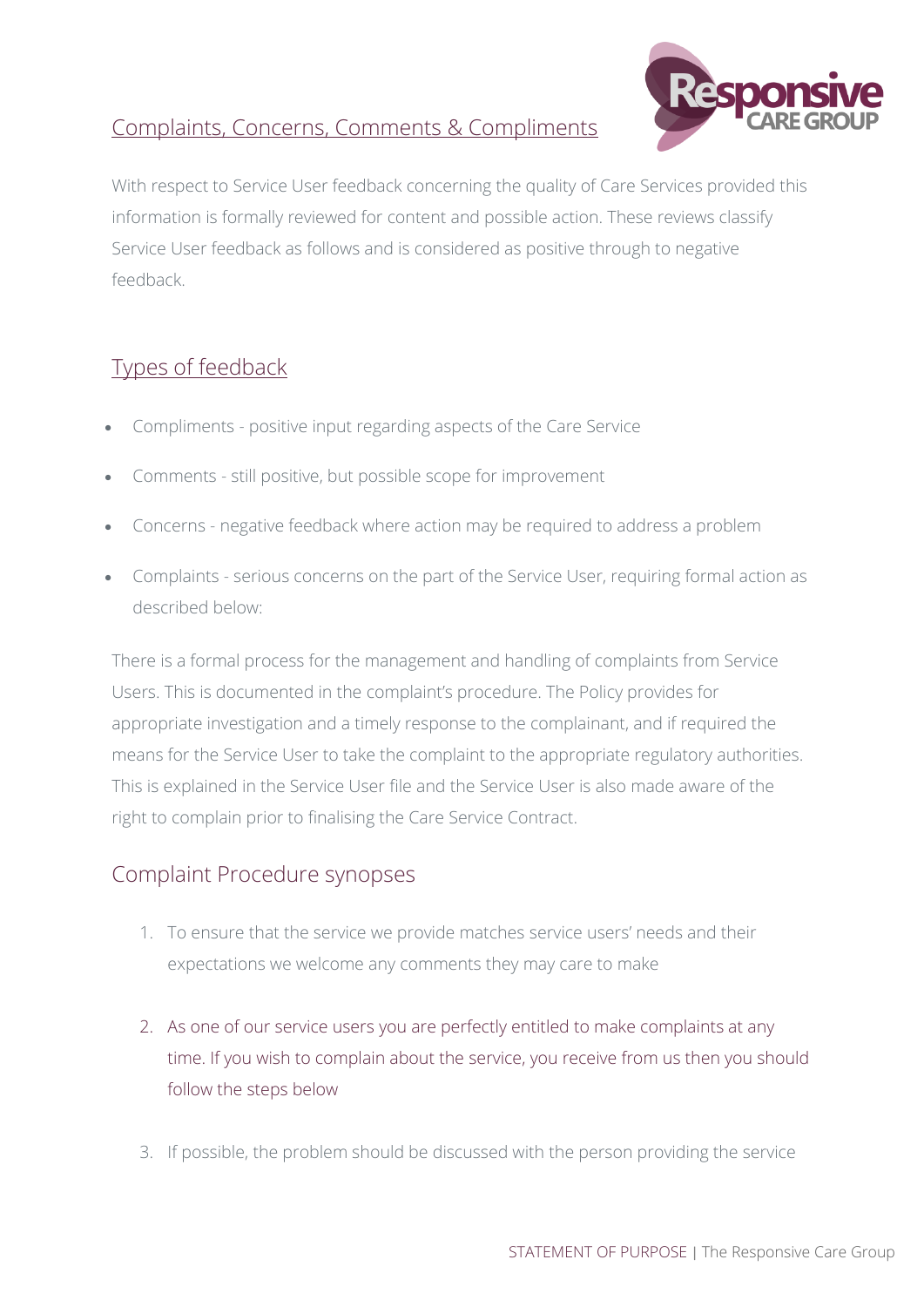

- 4. If you feel unable to discuss the problem with them or you feel they are unable to solve the problem, then you should contact The Responsive Care Group's Registered Manager
- 5. If possible, at this stage you should record your complaint in writing and send it to The Responsive Care Group addressed to the Registered Manager. You may wish to ask a friend or relative to write out the complaint for you, which if possible, you should sign
- 6. If you are not happy about making the complaint yourself and you do not know someone who is prepared to talk to us on your behalf, we will be happy to find someone from an independent organisation to act as an advocate for you
- 7. If we receive a written complaint it may take a little time to consider it fully but we will write to you within 5 working days to acknowledge receipt of the complaint and to inform you of the steps we are taking to resolve it
- 8. If no immediate solution is found we will investigate the complaint fully, contacting those concerned. We will then write to you within a further 2-3 weeks with details of our findings, any action we have taken, and proposals to resolve your complaint
- 9. The Company Director will review all complaints received and the outcomes to ensure that a satisfactory conclusion has been reached
- 10. As part of The Responsive Care Groups quality assurance process all concluded complaints will be followed up/ reviewed within 3 months. The company director will contact the complainant to ensure that they are satisfied with the outcome and services have improved
- 11. It is the policy of the Company to strive to ensure that compliments outweigh complaints
- 12. The company ensures that its entire staff are highly skilled are trained in identifying abuse situations and providing a service that safeguards protection of vulnerable adults. We have in place in-depth polices which all our care workers are aware of and practice and follow the steps to take if they have any concerns regarding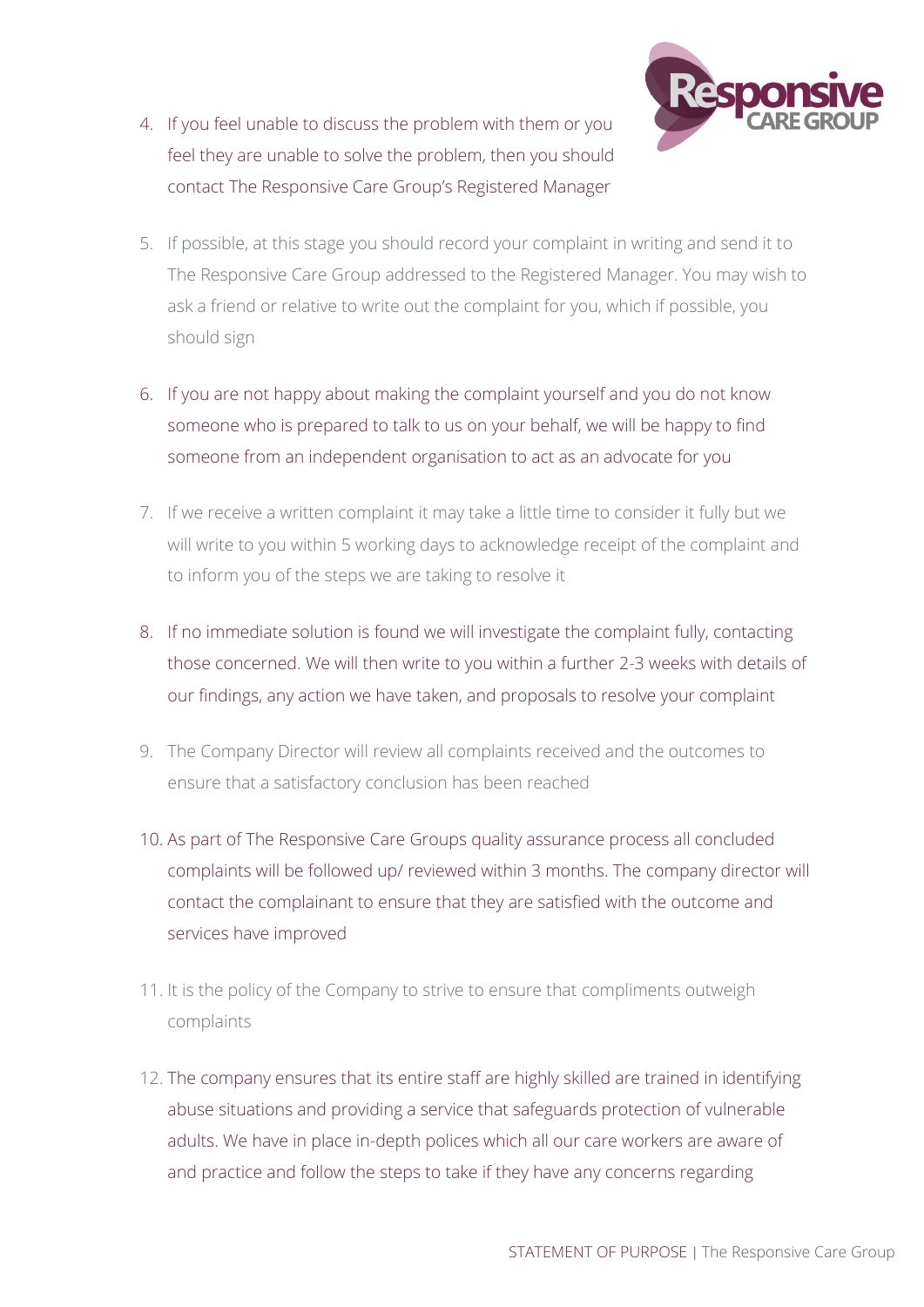possible abuse situations. However, if you are concerned about such a situation your first step is to contact the Registered Manger, who will instigate the company's SOVA procedure



- 13. If you are dissatisfied with the result of our investigation, what you do next depends on whether your care is being arranged on your behalf by a Social Care Department or is being paid for privately
- 14. Where your care is being arranged on your behalf of Social Services or other professionals you should contact their Customer Services directly

## Where your care is being bought privately, then contact:

| <b>Care Quality Commission</b> |
|--------------------------------|
| National Correspondence        |
| Citygate                       |
| Gallowgate,                    |
| Newcastle upon Tyne            |
| NE1 4PA                        |

## T: 03000 616161

We would also like to hear from you if you are satisfied with the service provided to you by The Responsive Care Group and would like to share your opinion with us. Please write to either The Responsive Care Group directly, or Care Quality Commission